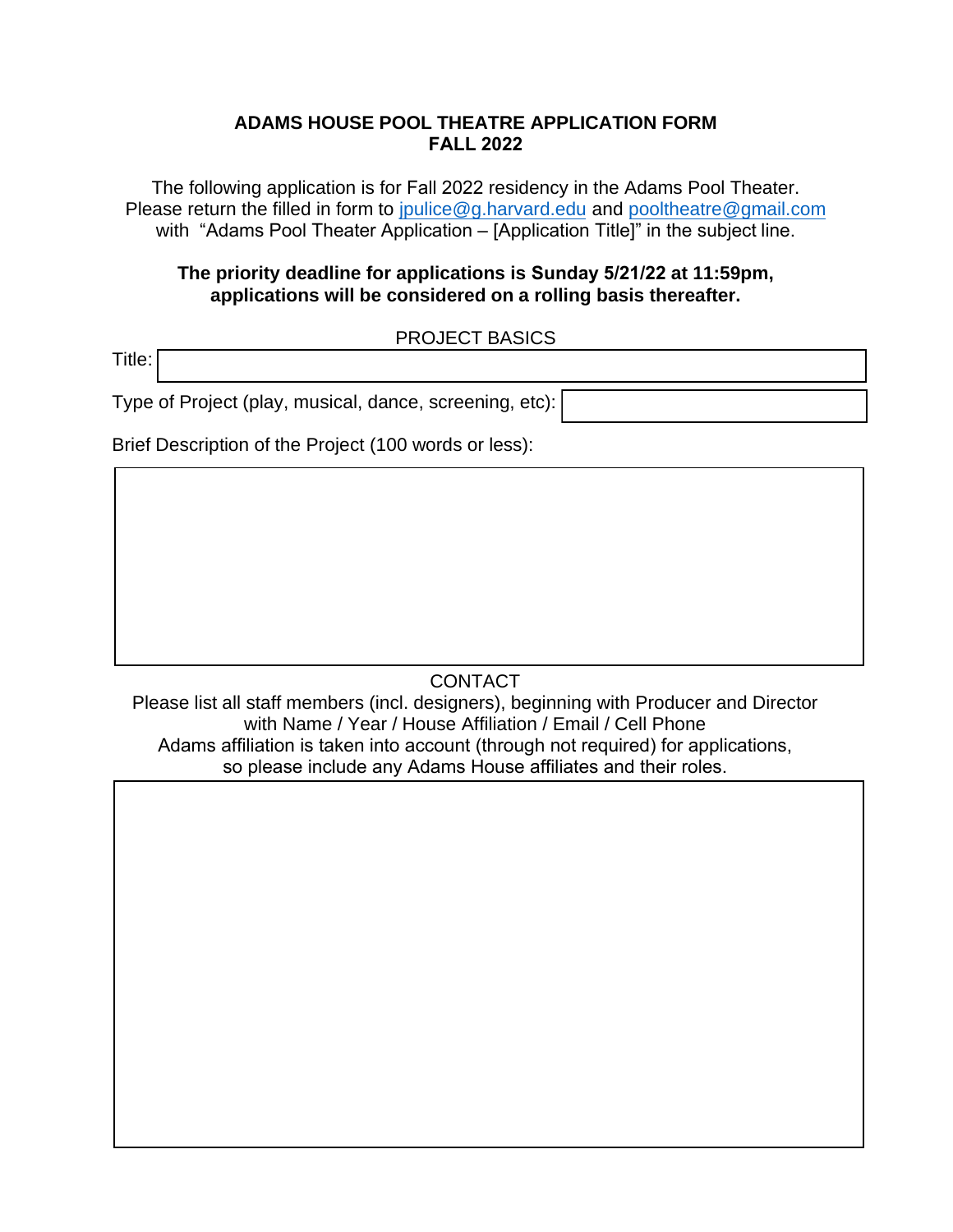# RESIDENCY TYPE

The typical residency runs Sunday-Saturday, with performances on Thursday-Saturday. However, we are entertaining flexible residencies as opposed to the typical Sunday-Saturday residency. The following questions are meant to enable scheduling of the Pool Theater for Fall 2022.

| <sup>1</sup> re you requesting a full week residency? ∪ Yes ○ No                                            |  |
|-------------------------------------------------------------------------------------------------------------|--|
| If not, please indicate below the time in residence you are requesting $\frac{day(s)}{g(s)}$ of week, etc.) |  |

What performance schedule are you planning? Tentative days/times.

Please rank all the week choices that you would accept a residency: (Note: ranking fewer or more will not affect your chances to get your top choice week)

| $9/11 - 17$ |  |
|-------------|--|
| $9/18 - 24$ |  |
| 9/25-10/1   |  |
| $10/2 - 8$  |  |
| 10/9-15     |  |
| 10/16-22    |  |
| 10/23-29    |  |
| 10/30-11/5  |  |
| 11/6-12     |  |
| 11/13-19    |  |
| 11/27-12/3  |  |
|             |  |

Anything else we should know about your desired week choice?

## REHEARSAL SPACE

Will your planned event be open to the Harvard and Adams community? ( If not, please indicate for whom the event will be open to. )Yes *(* )No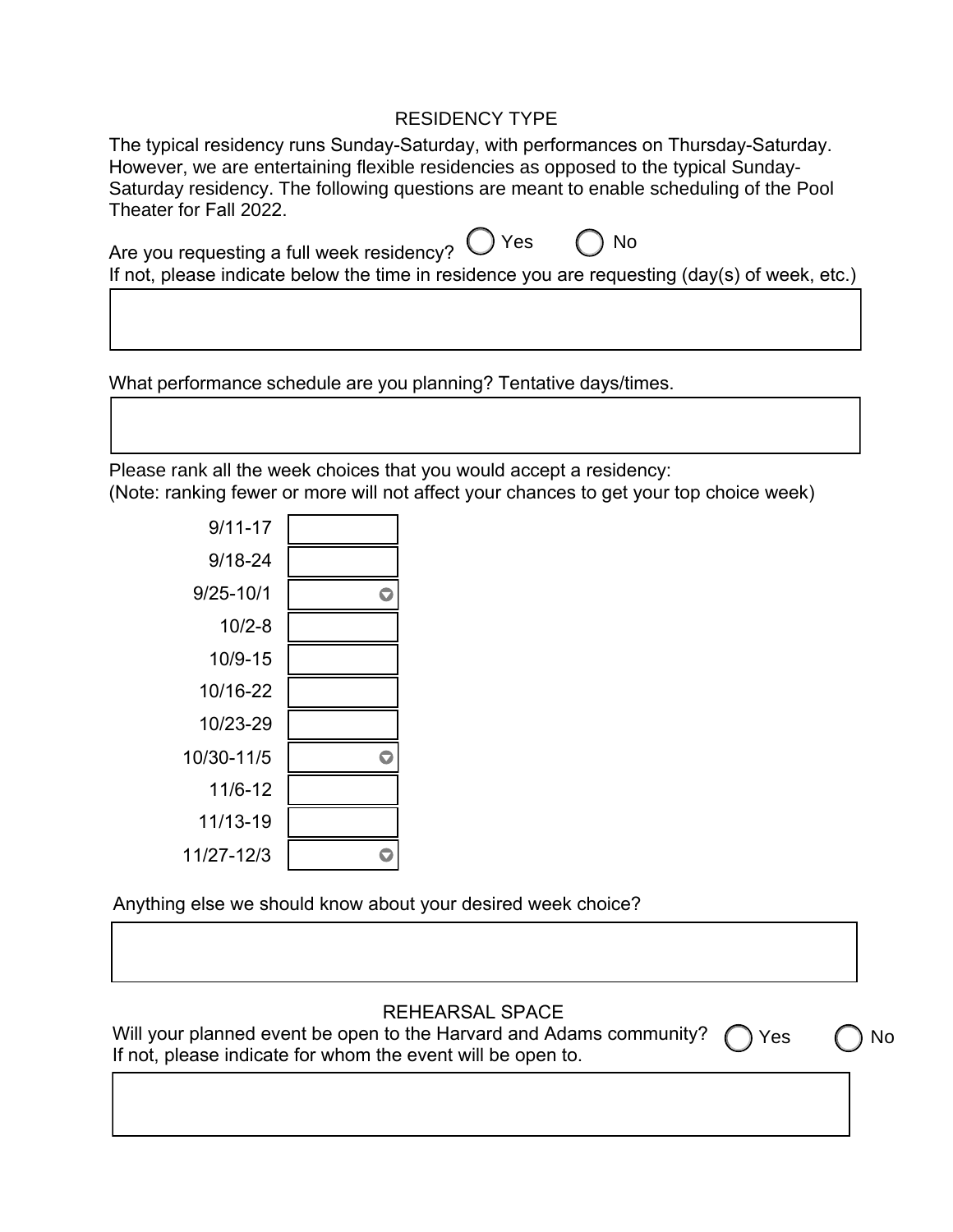## STATEMENTS/SPACE USAGE

Producers and directors should submit brief statements in which they discuss their vision for the show. Why this show? Why this space? Why this team? Artistic vision? (maximum 200 words amongst all statements).

Current COVID rules require all audience members to have HUID or proof of vaccination, for audiences to be masked, and for a 6ft distance from audience to performers. Please affirm that your production is able to meet these requirements and will abide by all COVID rules?

Please describe how you will use the space. Do you intend to use the tech of the space, ie. lights or sets? Please note that COVID rules (above) will significantly limit the ability to use the shop and to put sets in the space.

Yes ( ) No

Shows planning to use the technical capabilities of the space (beyond just the projector) will need to schedule a training session with Tom Morgan (tmorgan@fas.harvard.edu) at least two weeks before their residency.